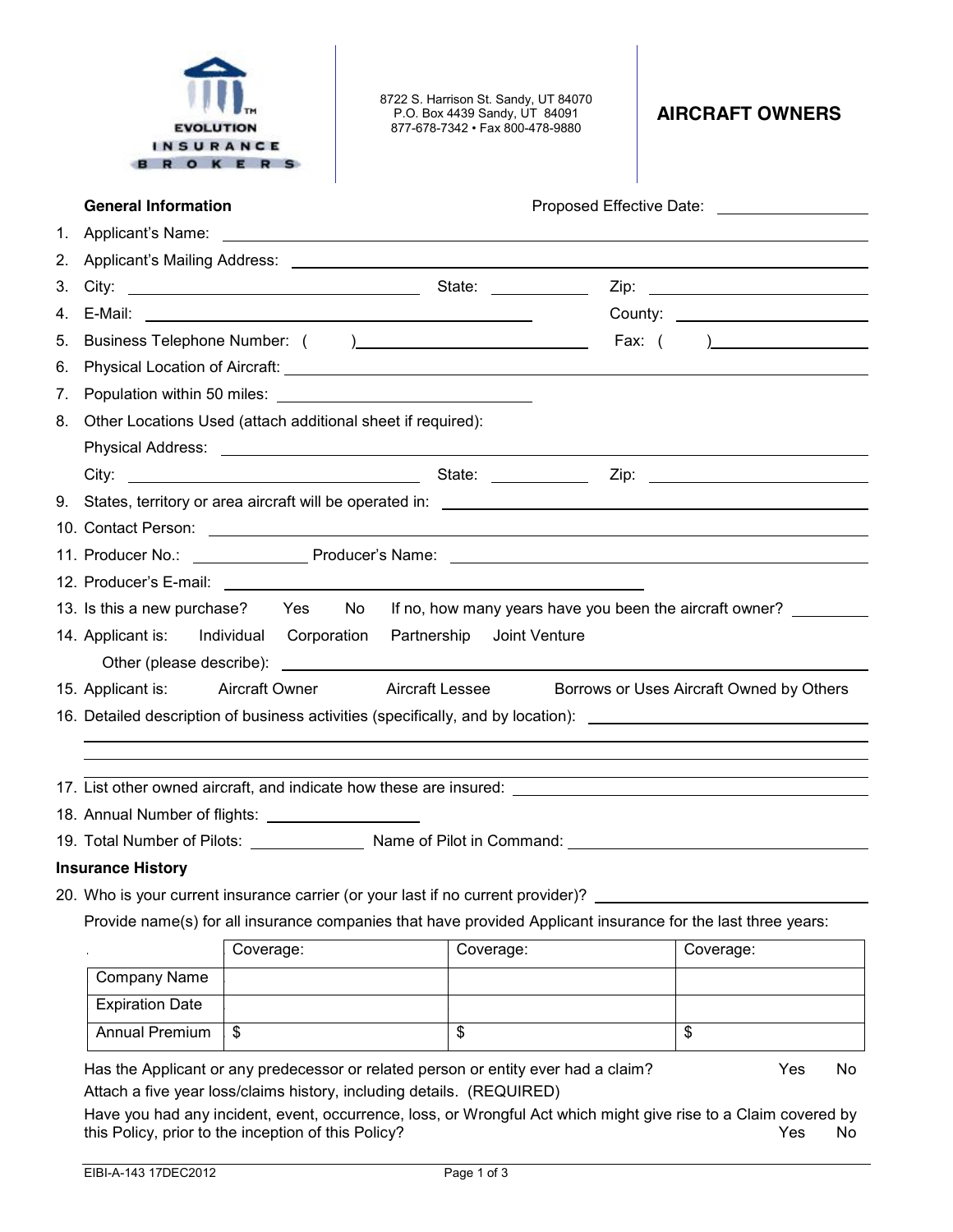| <b>Desired Insurance</b>                                                                                                                                                    |                                           |                  |     |                  |                                     |
|-----------------------------------------------------------------------------------------------------------------------------------------------------------------------------|-------------------------------------------|------------------|-----|------------------|-------------------------------------|
|                                                                                                                                                                             |                                           |                  |     |                  | Full Coverage Loan Amount           |
| Will any Lienholder require breach of warranty coverage?                                                                                                                    |                                           |                  | Yes | <b>No</b>        |                                     |
| <b>Limit of Liability:</b>                                                                                                                                                  |                                           |                  |     |                  |                                     |
| \$5,000 per person / \$5,000 property damage / \$10,000 per accident / \$25,000 aggregate                                                                                   |                                           |                  |     |                  |                                     |
| \$10,000 per person / \$10,000 property damage / \$20,000 per accident / \$50,000 aggregate                                                                                 |                                           |                  |     |                  |                                     |
| \$20,000 per person / \$20,000 property damage / \$50,000 per accident / \$100,000 aggregate                                                                                |                                           |                  |     |                  |                                     |
| \$50,000 per person / \$50,000 property damage / \$75,000 per accident / \$150,000 aggregate                                                                                |                                           |                  |     |                  |                                     |
| \$100,000 per person / \$100,000 property damage / \$200,000 per accident / \$300,000 aggregate                                                                             |                                           |                  |     |                  |                                     |
|                                                                                                                                                                             |                                           |                  |     |                  |                                     |
|                                                                                                                                                                             |                                           |                  |     |                  |                                     |
|                                                                                                                                                                             |                                           |                  |     |                  |                                     |
| <b>Self-Insured Retention (SIR):</b> \$1,000 (Min.) \$1,500 \$2,500 \$5,000 \$10,000 Other: \$                                                                              |                                           |                  |     |                  |                                     |
|                                                                                                                                                                             |                                           |                  |     |                  |                                     |
| Aircraft Information - Complete the following section for each aircraft to be insured. Photocopy section if necessary.<br>38. FAA Number: _________________________________ |                                           |                  |     |                  |                                     |
| 39. Seats (including Pilot): _______________________________Hours flown (last year): _______________________________                                                        |                                           |                  |     |                  |                                     |
|                                                                                                                                                                             |                                           |                  |     |                  | If aircraft is a seaplane, tell us: |
|                                                                                                                                                                             |                                           |                  |     |                  |                                     |
|                                                                                                                                                                             |                                           |                  |     |                  |                                     |
|                                                                                                                                                                             |                                           |                  |     |                  |                                     |
| 40. Is aircraft a: Seaplane Helicopter Airplane<br>41. Aircraft usage:                                                                                                      |                                           |                  |     |                  |                                     |
| When not flown, aircraft is:                                                                                                                                                | Always hangared                           | Always tied down |     | Other (explain): |                                     |
|                                                                                                                                                                             |                                           |                  |     |                  |                                     |
|                                                                                                                                                                             | Route Departure and Destination Locations |                  |     |                  | % of annual flights                 |
| Departure                                                                                                                                                                   |                                           | Destination      |     |                  | on this route                       |
| 42. List all planned flights during the next year. List the most frequently flown route first.                                                                              |                                           |                  |     |                  |                                     |
|                                                                                                                                                                             |                                           |                  |     |                  |                                     |
|                                                                                                                                                                             |                                           |                  |     |                  |                                     |

- 43. Airport location: \_\_\_\_\_\_\_
- 44. Pilots who will be using this aircraft: Note: All pilots to be insured must be complete a copy of the attached Pilot Supplement.